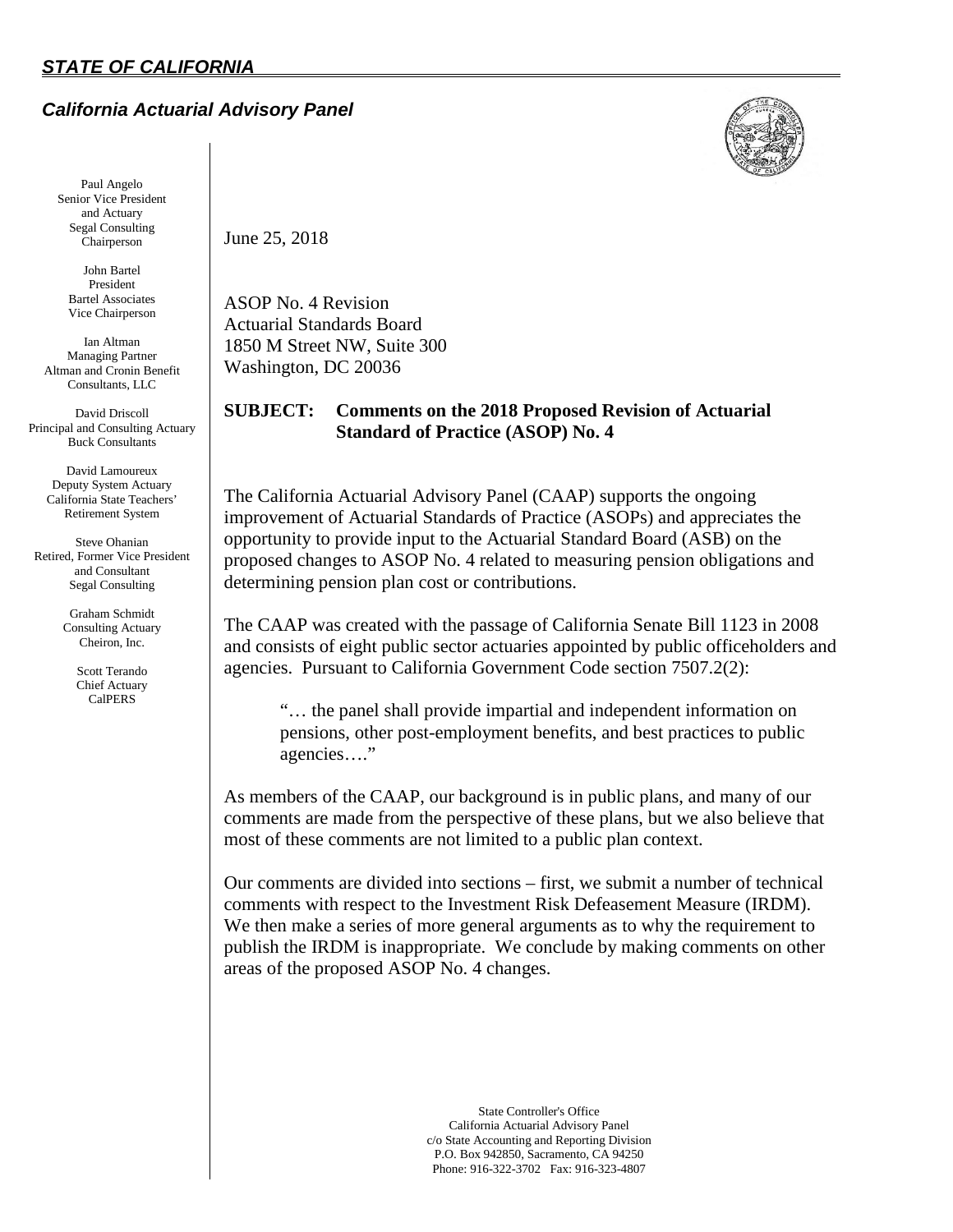Actuarial Standards Board June 25, 2018 Page 2

### **Technical arguments related to the IRDM**

Our technical comments with respect to the IRDM can be summarized simply: as currently defined, the IRDM is not an appropriate measure for communicating the stated purpose of the measure – i.e. measuring the cost to defease the investment risk for a pension plan. If this is the true purpose, then the language in ASOP No.  $51<sup>1</sup>$  $51<sup>1</sup>$  $51<sup>1</sup>$  should be applicable:

"Methods may include, but are not limited to scenario tests, sensitivity tests, stress tests, and a **comparison of an actuarial present value using a discount rate derived from minimal-risk investments to a corresponding actuarial present value from the funding valuation or pricing valuation**."

We note that in the highlighted section, the Pension Committee of the ASB (rightly) pointed out that to show the cost of defeasing the investment risk, there must be a comparison made to an actuarial present value computed as part of the funding valuation, i.e. a present value from the valuation that is computed using a discount rate which reflects the expected rate of return on plan assets. However, in the public sector, we are not aware of any public plans that regularly publish an actuarial present value based on a Unit Credit funding method and using the expected rate of return on assets that are not invested on a risk free basis.

The reasons for this are straight-forward: as public plans generally cannot be terminated based on salary at the termination date (as opposed to the salary at the retirement date), any liability measure which does not take into account future expected pay increases would be underestimating the funding targets / liabilities of the plan. As a result, the appropriate measure for determining the cost to defease the investment risk of a plan would need to be one based on a cost method that does incorporate future expected salary increases – such as the Projected Unit Credit (PUC) or Entry Age Normal.

A secondary technical issue related to the IRDM is that, as currently defined, it would not provide a reasonable measure of defeasing the investment risk for plans with strong risk mitigating plan designs. Consider a plan with a variable benefit design where the target benefit is based on the expected return on assets, and where benefits are reduced if actual returns are below the expected return. For such a plan, if an actuary were to project benefit payments using the assumptions from the funding valuation (as specified under the proposed 3.11d) and then discount the projected benefits using Treasury or other fixed-income yields, the resulting present value would greatly exceed the actual cost of defeasing the investment risk. Depending on the strength of the risk-mitigating features, the

<span id="page-1-0"></span><sup>&</sup>lt;sup>1</sup> ASOP 51, Section 3.4 (Methods for Assessment of Risk), emphasis added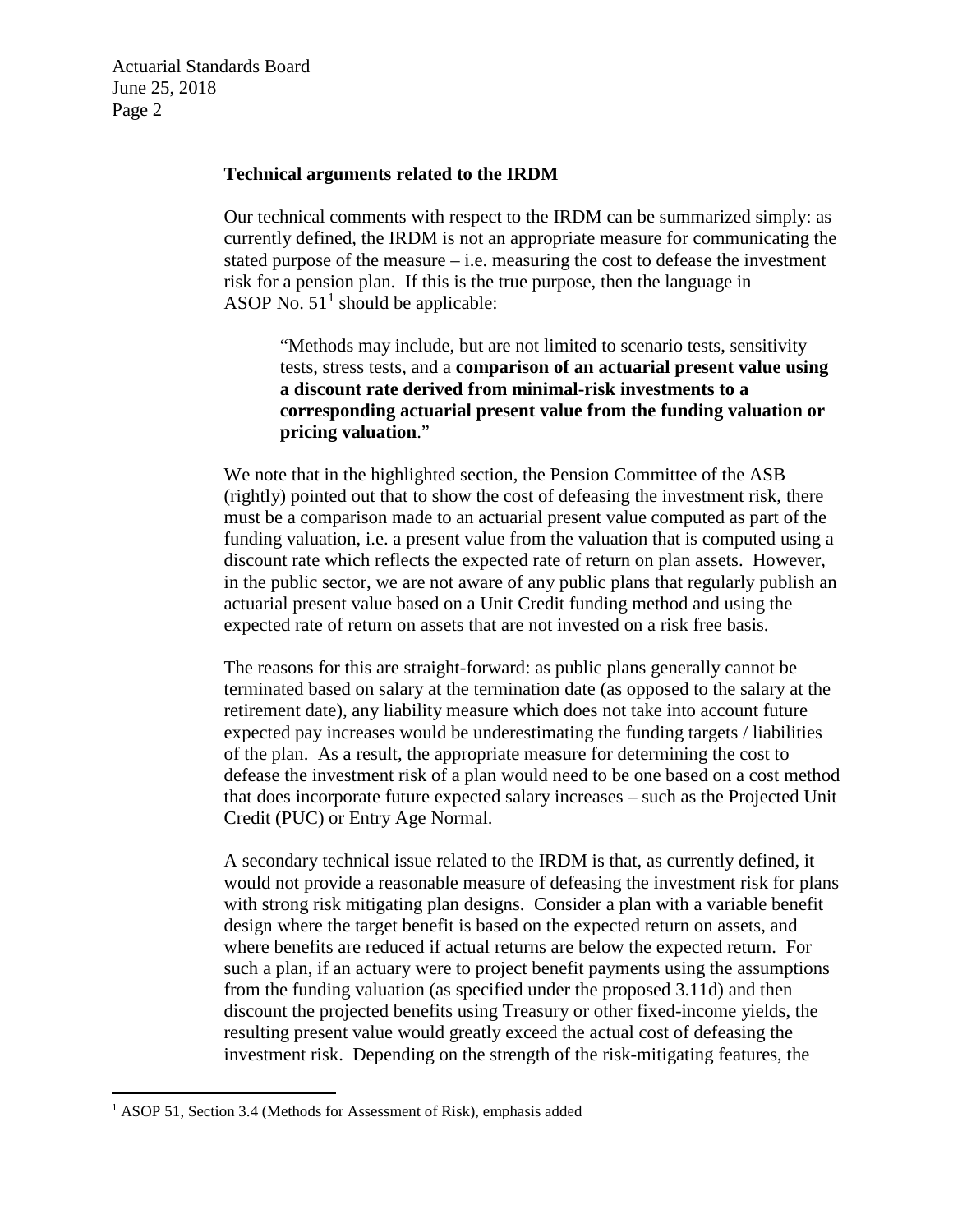appropriate measure may in fact still be the original liability that was based on a discount rate equal to the expected return on assets.

## **IRDM Disclosure Requirement in the Context of the Other ASOPs**

We appreciate that comments on Exposure Drafts should focus on the proposed guidance, and our comments above on the IRDM focus on that guidance.

However, the shortcomings of the IRDM as a practical measure of the cost to defease investment risk invite the question of why it has been proposed as a universal disclosure requirement, and whether the process that led to that proposed requirement is appropriate and consistent with the ASB's established methods and procedures for standard setting.

This consideration of process is especially important because the IRDM disclosure requirement is such a break from the ASB's past practice. For all of its years of operation, as clearly stated in the foundational ASOP No. 1, the ASB has issued standards that are "principles-based"; they "are not narrowly prescriptive and neither dictate a single approach nor mandate a particular outcome."<sup>[2](#page-2-0)</sup>

The reasoning for this approach is also clearly stated in ASOP No. 1, and is worth citing in detail:

"…ASOPs provide the actuary with an analytical framework for exercising professional judgment, and identify factors that the actuary typically should consider when rendering a particular type of actuarial service. The ASOPs allow for the actuary to use professional judgment when selecting methods and assumptions, conducting an analysis, and reaching a conclusion, and recognize that actuaries can reasonably reach different conclusions when faced with the same facts."<sup>[3](#page-2-1)</sup>

Thus, it is no exaggeration to observe that principles-based guidance is one of the foundations of our profession. In contrast, the proposed revisions to ASOP No. 4 reverse this precedent by prescribing one specific disclosure under the IRDM provisions of Section 3.11. This reversal compels careful consideration in the context of the development and guidance of other relevant ASOPs.

In addition to being prescriptive, a clear criticism of this particular requirement is that, if the IRDM is intended as a measure of risk, then its disclosure should have been addressed in ASOP No. 51. In fact, ASOP No. 51 "…does not require the

<span id="page-2-0"></span> <sup>2</sup> ASOP 1, Section 3.1.4

<span id="page-2-1"></span><sup>&</sup>lt;sup>3</sup> See also actuarial Code of Professional Conduct, Precept 10, Annotation 10-1, which reads, "Differences of opinion among actuaries may arise, particularly in choices of assumptions and methods."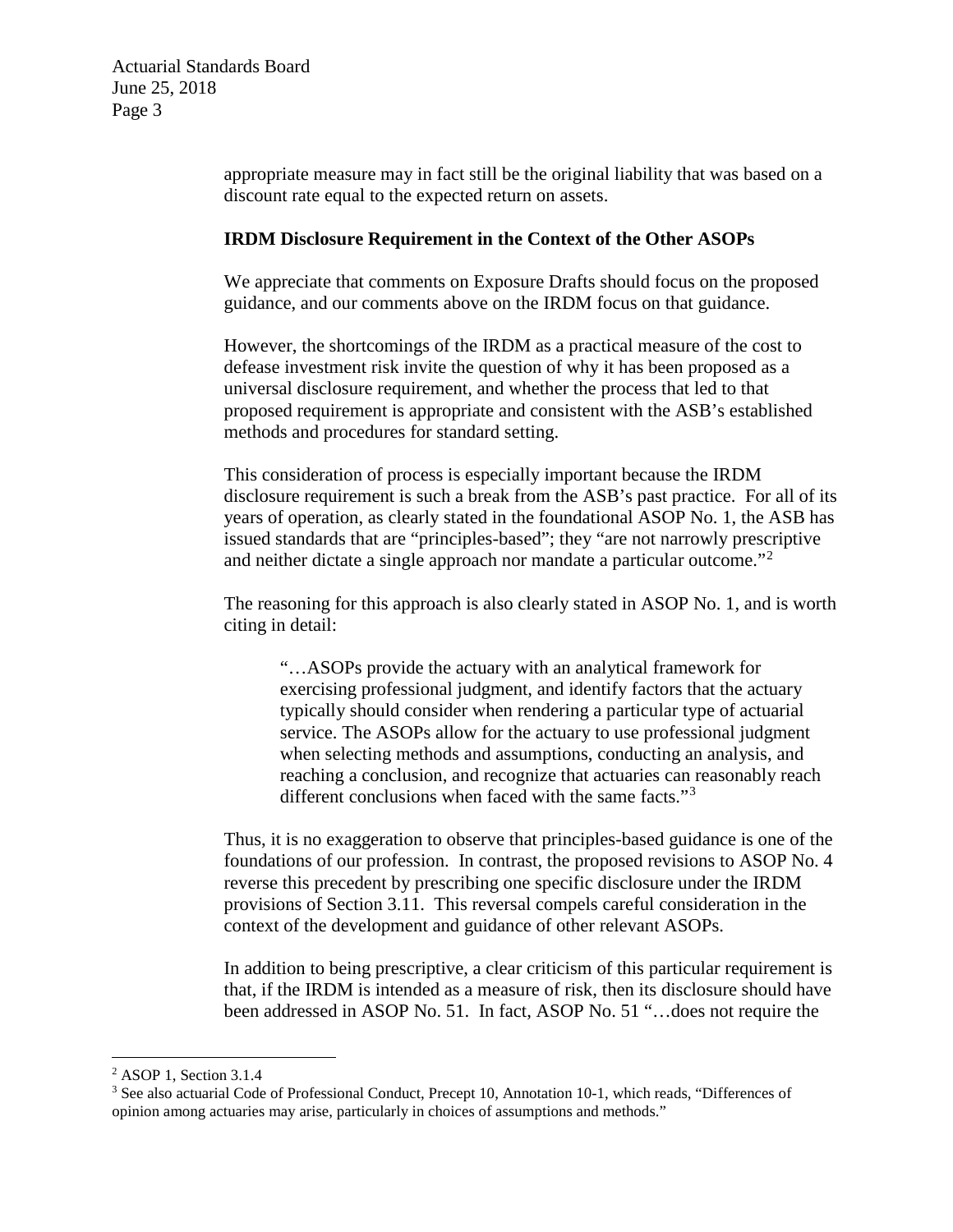[risk] assessment to be based on numerical calculations,"[4](#page-3-0) let alone specifying a specific measure. In developing ASOP No. 51, the ASB did at first propose requiring a quantitative assessment of risk for large plans,<sup>[5](#page-3-1)</sup> but rejected that requirement in the final standard. It is inappropriate for the ASB to now reverse that guidance, especially considering the full, deliberative process that led to removing any quantitative disclosure requirement in ASOP No. 51.

Still in the context of ASOP No. 51, even if the IRDM were a useful measure of investment risk defeasement, for many plans that is not a useful metric for helping principals and stakeholders understand their investment risk. The IRDM seeks to measure the cost of investment risk avoidance or aversion, rather than illustrating the possible implications and consequences of taking on investment risk. ASOP No. 51 suggests other more useful methods for assessment of risk that focus on possible outcomes, including scenario tests, stress tests and stochastic modeling.<sup>[6](#page-3-2)</sup> While we agree with ASOP No. 51 that no particular quantitative risk assessment should be a universal requirement, any of these would be more generally applicable than the theoretical cost to defease a plan's investment risk.

The IRDM disclosure requirement is also inconsistent with both the process and the guidance of the 2014 revisions to ASOP No. 4 (December 2014) and ASOP No. 27 (September 2014). These revisions were the result of an exhaustive, three-year process that included an ASOP No. 4 Discussion Draft, two Exposure Drafts for each standard, and a subsequent Working Draft of ASOP No. 27. Note in particular that this review gave full consideration to a request from the  $AAA$  Board<sup>[7](#page-3-3)</sup> that the  $ASB$  "develop standards for consistently measuring the economic value of pension plan assets and liabilities. (Here "economic value of liabilities" is another term for what the ASOP No. 4 Exposure Draft calls the IRDM, and what is commonly referred to as the "market value of liabilities".)

However, in those revisions to ASOP Nos. 4 and 27, the ASB did not develop such a standard, market-based measure of liability. Instead, the ASB took the more appropriate approach of focusing on the "purpose of the measurement", both when measuring pension obligations<sup>[8](#page-3-4)</sup> and when selecting a discount rate.<sup>[9](#page-3-5)</sup> This "purpose of measurement" consideration is, perhaps, the single most useful and insightful pension guidance found in any actuarial standard. That guidance,

<span id="page-3-0"></span> <sup>4</sup> ASOP 51, Section 3.3

<span id="page-3-1"></span><sup>5</sup> ASOP 51 First Exposure Draft, December 2014, Section 3.7

<span id="page-3-2"></span><sup>6</sup> ASOP 51, Section 3.4

<span id="page-3-3"></span><sup>7</sup> From an October 8, 2008 AAA press release: "The American Academy of Actuaries' board of directors has asked the Actuarial Standards Board to develop standards for consistently measuring the economic value of pension plan assets and liabilities. The board also has determined that it will not issue a public advocacy statement on the issue at this time."

<span id="page-3-4"></span><sup>8</sup> ASOP 4, Section 3.3

<span id="page-3-5"></span><sup>&</sup>lt;sup>9</sup> ASOP 27, Section 3.9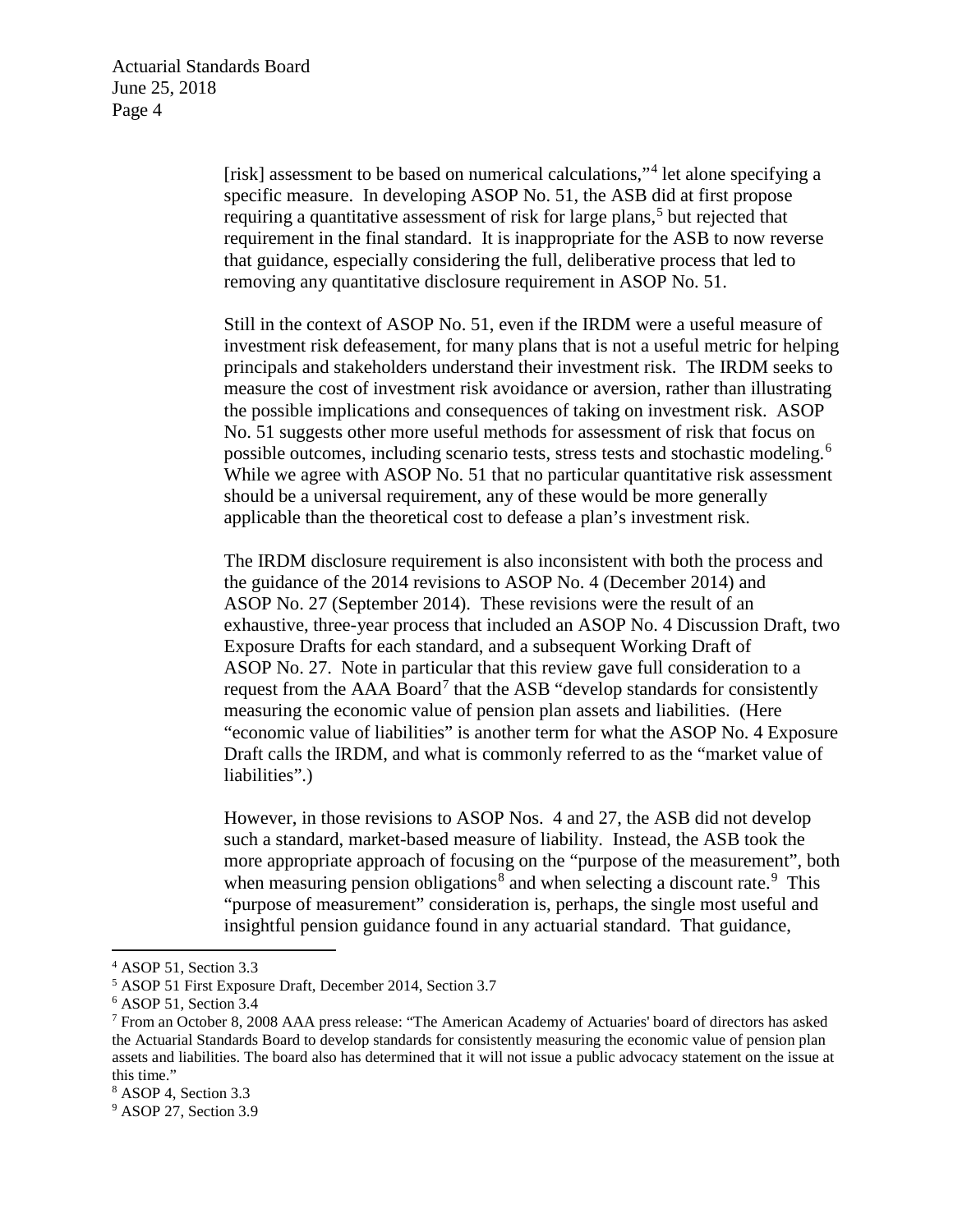together with the guidance from ASOP No. 51, is fully sufficient to guide practice when the purpose of the measurement is the assessment of risk.

The proposed IRDM disclosure requirement is not only inconsistent with ASOP No. 51; it is also inconsistent with the "purpose of measurement" guidance in ASOP Nos. 4 and 27. For a particular measure to be universally required, it would have to fulfill some universally applicable purpose. As discussed above (and as implicit in ASOP No. 51) the IRDM is not a universally appropriate or useful measure for the purpose of risk assessment. This means that, absent some other universally applicable purpose, the IRDM disclosure requirement is arbitrarily prescriptive in a manner inconsistent with the fully deliberated provisions of ASOP Nos. 4 and 27.

For the above reasons, we recommend that the ASB rescind the IRDM disclosure requirement and allow practice to develop under the "purpose of measurement" guidance of ASOP Nos. 4 and 27 and the risk assessment guidance of ASOP No. 51.

## **"Purpose of Measurement" Considerations Related to the IRDM**

The ASB's robust process in revising ASOP Nos. 4 and 27 is also revealing as to the purpose of the particular measurement being proposed as the IRDM. This measure – an accrued benefit present value discounted at current market yields on low risk fixed income investments – is well known in pension practice. Under the 2014 revisions to ASOP No. 4 and 27 it is identified by purpose as a "market value assessment" (ASOP No. 4) and a "market-consistent measure"  $(ASOP No. 27).$ <sup>[10](#page-4-0)</sup> However, for most of its history its purpose, in various forms, was as a settlement measure, including the PBGC withdrawal liability, the FASB standards accrued benefit obligation and the ERISA current liability.

Given the marginal utility of the IRDM as a risk measure, we would ask that the ASB acknowledge that the most commonly understood purpose of this measure is as a settlement value, to reflect the cost of settling pension obligations at a current risk-free discount rate. This purpose is even explicit in one of the discount rate bases for the IRDM stated in the Exposure Draft. Once that purpose is acknowledged, it is inappropriate to require the disclosure of the IRDM for a pension system that cannot settle its obligations in that manner. In particular, many public sector systems have found through legal analysis and court actions that they cannot freeze their pension accruals and settle their obligations the way a private employer could with a private pension plan. Also, many state and municipal public employers have no legal framework that would allow them to withdraw from the pension plans they sponsor. Thus performing a liability

<span id="page-4-0"></span> $10$  ASOP 4, Section 3.3 and ASOP 27, Section 3.9 c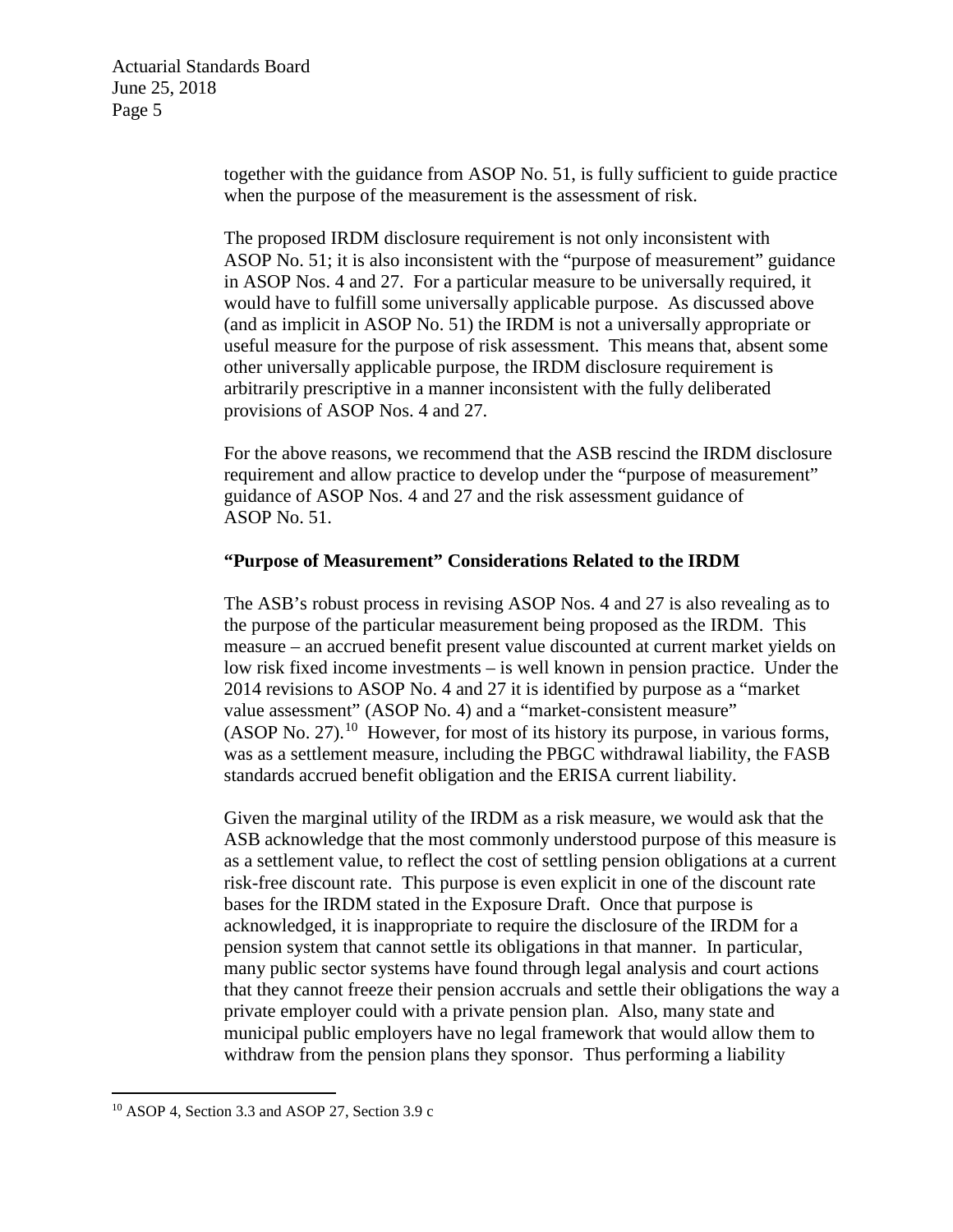Actuarial Standards Board June 25, 2018 Page 6

> calculation reflecting only current salary and service is not useful or meaningful, and is in fact misleading.

> Accordingly, if any IRDM disclosure requirement is retained, then any "should disclose" requirement should not apply to the obligations of any employers who cannot in fact settle their obligations. For such obligations, the most that the ASOP should require is that the actuary "should consider disclosing" the IRDM, either as a what-if settlement value or as an alternative risk measure under ASOP No. 51.

Finally, beyond its role as a settlement value, any complete and candid discussion of the proposed IRDM disclosure requirement must acknowledge that this is simply a new name for what is known in the financial economic literature as the Solvency Value.<sup>11</sup> This is most clear in the February 2016 report and "suggestions" prepared by the ASB's Pension Task Force. We ask the ASB to consider carefully that re-characterizing the Solvency Value as a measure of investment risk defeasement does not change its actual purpose. That purpose is to provide financial economists with the value that, according to their market based economic theory, is not a measure of investment risk but rather is the true value of any pension obligation. $12$ 

If the actual purpose of the IRDM is to fill the needs of financial economic models then those who need that value for that purpose should define and calculate it. Actuarial valuations for the purpose of funding should not be required to include a particular value whose principal purpose is unrelated to determining funding requirements.

#### **Solvency Values and Precept 8 of the Actuarial Code of Conduct**

Once the IRDM is properly identified as the Solvency Value from financial economics, there are immediate concerns as to how this value will be represented by its proponents to the public. The press and current pension literature are replete with statements by financial economists that the Solvency Value is the only valid measure of a pension obligation and that actuarial practice based on other measures is deceiving the public.<sup>[13](#page-5-2)</sup>

<span id="page-5-0"></span><sup>&</sup>lt;sup>11</sup> See for example the "Pension Actuary's Guide to Financial Economics," Joint AAA/SOA Task Force on Financial Economics and the Actuarial Model, 2006. Here "Solvency" has a specific technical meaning unrelated to the common understanding of solvency and insolvency.

<span id="page-5-1"></span> $12$  In theory, the financial economists' "Market Value of Liability" uses a discount rate that reflects the default risk of the pension obligation while their "Solvency Value" uses a discount rate that is "risk free", i.e., reflects no default risk. In practice, the risky discount rate is difficult to quantify, and the value desired by the financial economists is the Solvency Value based on the "risk free" rate.<br><sup>13</sup> See the appendix to this letter for a small sampling of such statements.

<span id="page-5-2"></span>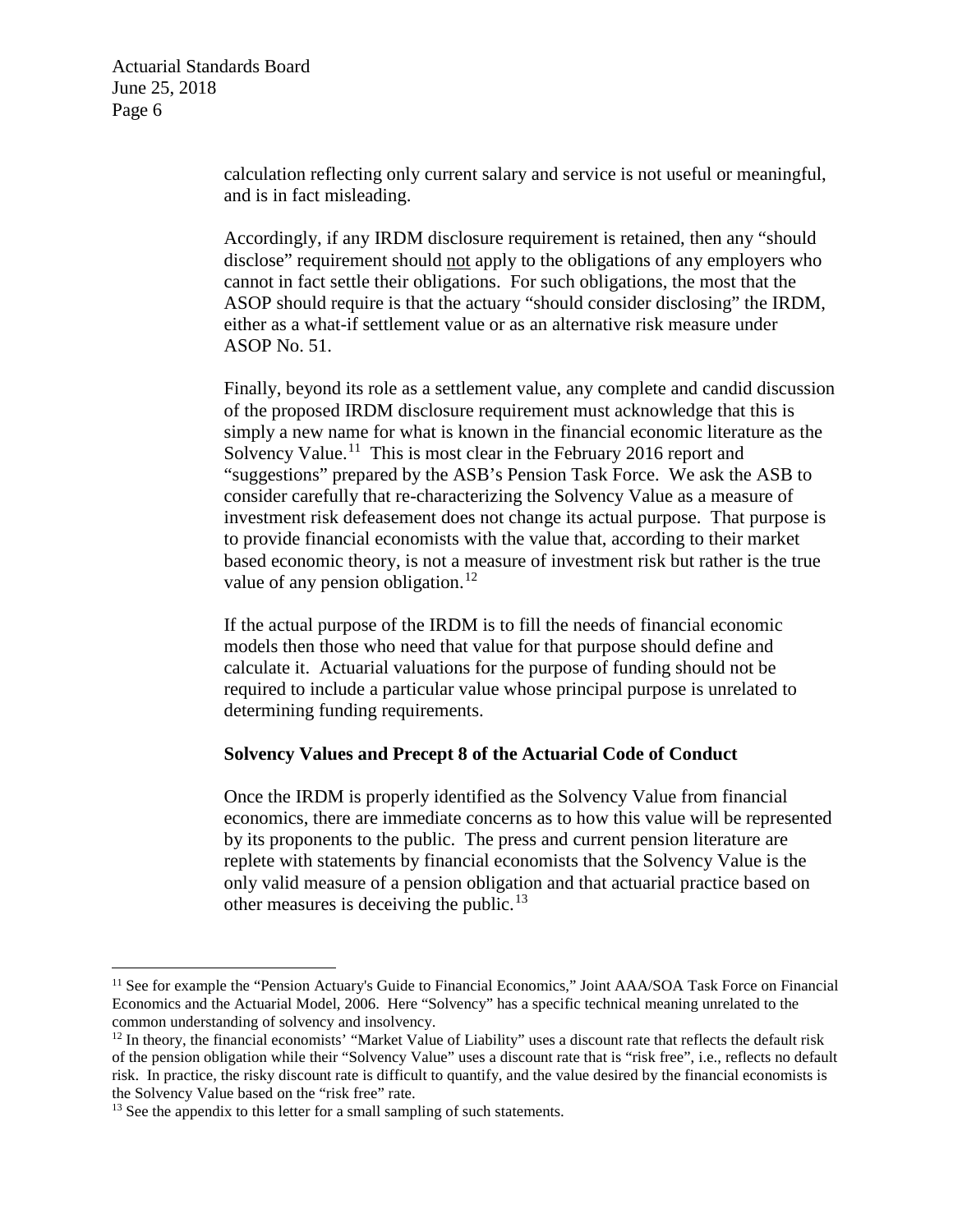Actuarial Standards Board June 25, 2018 Page 7

In the actuarial Code of Professional Conduct, Precept 8 and its Annotation read:

PRECEPT 8. "An Actuary who performs Actuarial Services shall take reasonable steps to ensure that such services are not used to mislead other parties."

ANNOTATION 8-1. "An Actuarial Communication prepared by an Actuary may be used by another party in a way that may influence the actions of a third party. The Actuary should recognize the risks of misquotation, misinterpretation, or other misuse of the Actuarial Communication and should therefore take reasonable steps to present the Actuarial Communication clearly and fairly and to include, as appropriate, limitations on the distribution and utilization of the Actuarial Communication."

Actuaries understand that the selection of a measure of a pension obligation depends on the purpose of the measurement, and that there is not one, true measure compared to which all other measures are deceptive to the public. And yet we know that is how the Solvency Value – by whatever name – will be used by its proponents. We urge the ASB to consider very seriously that no amount of clearly presented "limitations on … utilization" will prevent the IRDM from being "used to mislead other parties" by claiming that its purpose is to measure the true cost of the pension promise. Making it a mandated calculation will almost certainly be claimed as further evidence that is the only true measure of cost.

#### **Other Comments Not Related to IRDM**

So far, our letter has concentrated on the proposed requirement to disclose an IRDM. We conclude with comments and recommendations on other areas of the proposed changes to ASOP No. 4. Our comments are indicated by reference to sections of the Exposure Draft.

Section 3.14 – Amortization Method. Many amortization methods determine amortization payments for each separately identified portion of unfunded actuarial accrued liability, a method often called "layered amortization." We recommend that for such plans the conditions of Section 3.14 could apply either to each amortization base or layer individually, or to the aggregation of all bases. This clarification is particularly important for Section 3.14(b) since in any given year, as some bases are fully amortized, the net amortization amount could in that single year increase more rapidly than expected payroll. We believe either application would be consistent with the intent of the new guidance.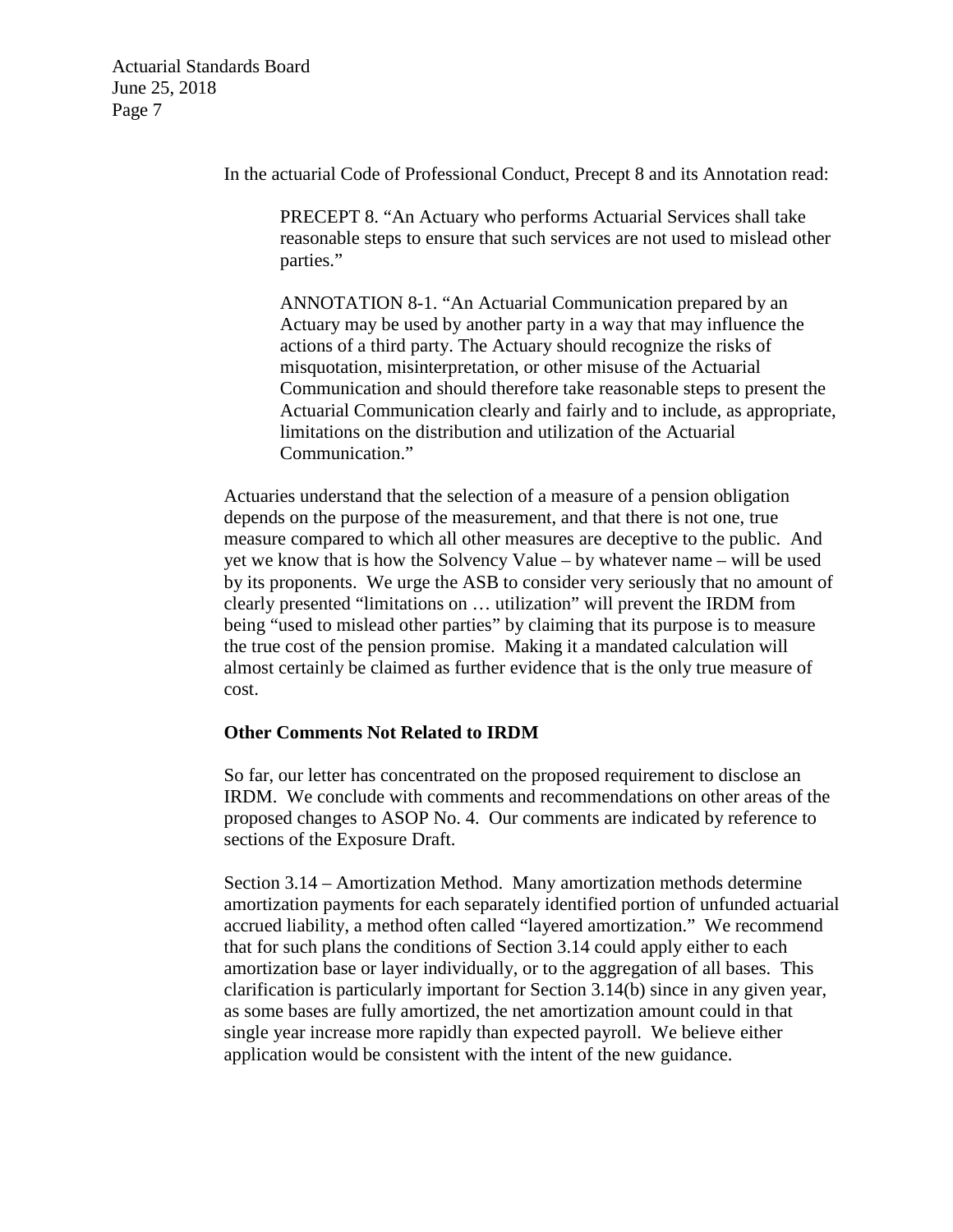Section 3.16 – Output Smoothing Method. In general, the CAAP supports the proposal to include guidance related to output smoothing methods. We recommend a minor change to Section 3.16 to better reflect plans that have incorporated output smoothing into the structure of their amortization payments.<sup>14</sup> We suggest that the body of Section 3.16 follow the text of 3.16(a) by referring to "a corresponding actuarially determined contribution without output smoothing." Then subsections (a), (b) and (c) should all refer to "the corresponding actuarially determined contribution without output smoothing." Note this would add the words "without output smoothing" to subsections (a) and (c) which we believe was a drafting oversight.

We also recommend that the Section 3.16 guidance on output smoothing be made consistent with the ASOP No. 44 guidance on the selection and use of asset valuation methods. We note that  $3.16(a)$  and (b) closely follow Sections  $3.3(b)(1)$ and 3.3(b)(2) of ASOP No. 44. However, Section 3.3 of ASOP No. 44 also includes the following additional guidance:

"In lieu of satisfying both (1) and (2) above, an asset valuation method could satisfy section 3.3(b) if, in the actuary's professional judgment, the asset valuation method either (i) produces values within a sufficiently narrow range around market value or (ii) recognizes differences from market value in a sufficiently short period."

We recommend that Section 3.16 should include guidance corresponding to this "sufficiently narrow range" and "sufficiently short period" guidance from ASOP No. 44 Section 3.3. This would provide that:

In lieu of satisfying both (a) and (b) above, an output smoothing method could satisfy section 3.16 if, in the actuary's professional judgment, the output smoothing method either (i) produces values that fall within a sufficiently narrow range around the corresponding actuarially determined contribution without output smoothing or (ii) recognizes any differences between the smoothed contribution and the actuarially determined contribution without output smoothing within a sufficiently short period of time.

Section 3.20 – Reasonable Actuarially Determined Contribution. We commend the ASB for proposing that an actuary performing a funding valuation should calculate and disclose an Actuarially Determined Contribution (ADC). The CAAP supports the disclosure of an ADC for all plans when performing a funding valuation, including plans where the funding policy (as referenced in Section

<span id="page-7-0"></span><sup>&</sup>lt;sup>14</sup> This approach is generally intended to mimic the effect of asset smoothing without actually incorporating an asset smoothing method. It has been adopted by several retirement systems in California, including CalPERS and some independent county retirement systems.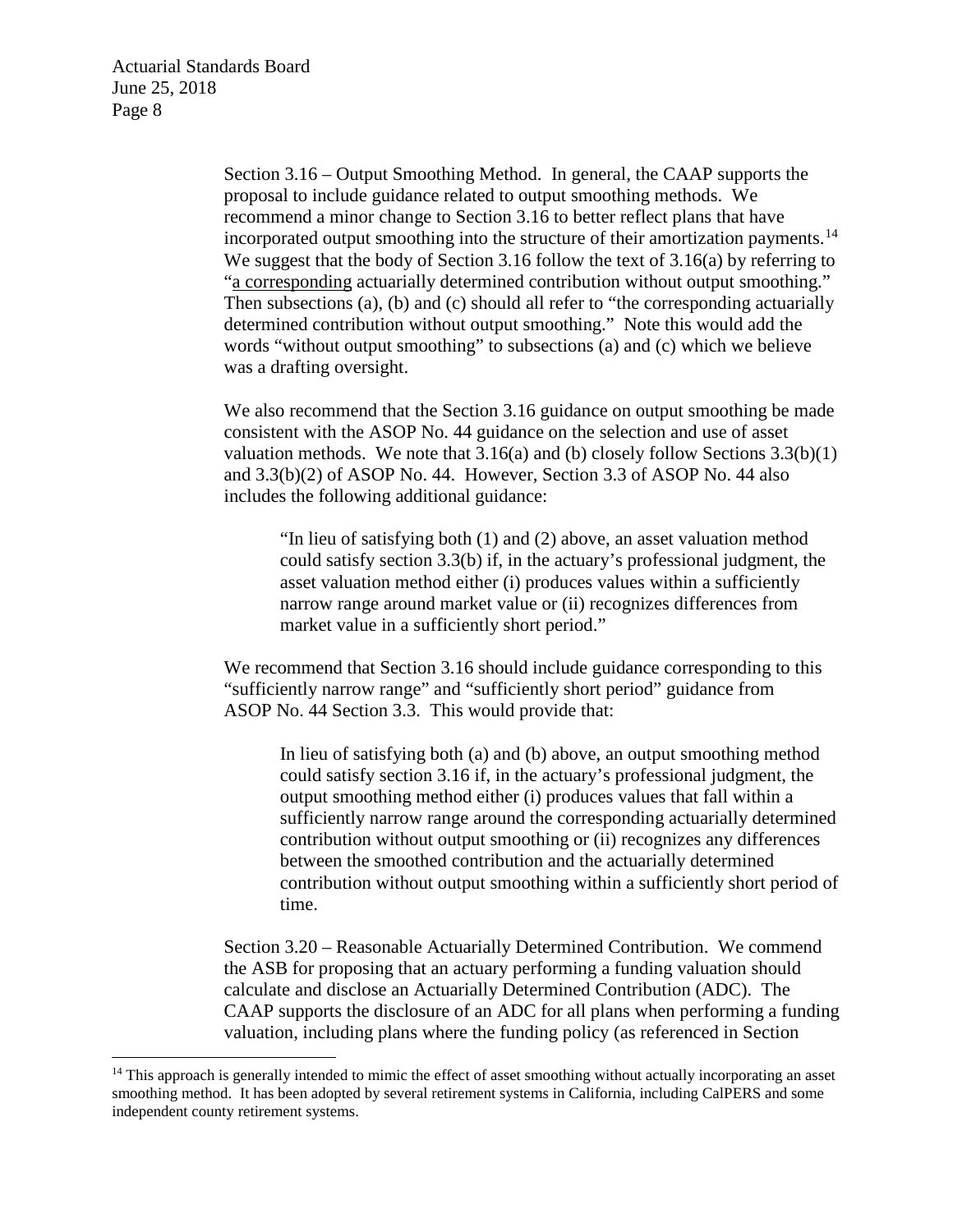3.19) may determine contributions without reference to an ADC, such as a plan with a statutorily fixed contribution rate. For such plans, we recommend that the ASB require that the ADC should be determined independent of any non-ADC based funding policy, rather than being developed to match the contributions set by such funding policy.

We also concur with the guidance of Section 3.20(b) that the normal cost should be based on the plan provisions applicable to each participant. We understand this is meant to preclude use of what is sometimes called the "ultimate entry age method" where the normal cost associated with a new tier of benefits is applied even to members who do not participate in the new tier.

### **Conclusion**

The CAAP believes that our standards of practice should remain principles based and avoid imposing prescriptive requirements on actuaries, particularly requirements that do not fulfill some universally applicable purpose. Accordingly, while we concur with most of the proposed changes we recommend strongly against the proposal that the IRDM, a Solvency Liability type of measure, be made a required disclosure as part of every funding valuation. If any IRDM disclosure requirement is retained, then any "should disclose" requirement should be changed to "should consider disclosing."

Thank you for considering our responses and please do not hesitate to contact us if you have any questions.

Sincerely,

Paul Angelo Chair, California Actuarial Advisory Panel

Appendix

cc: Panel members John Bartel, Vice Chair Ian Altman David Driscoll David Lamoureux Steve Ohanian Graham Schmidt Scott Terando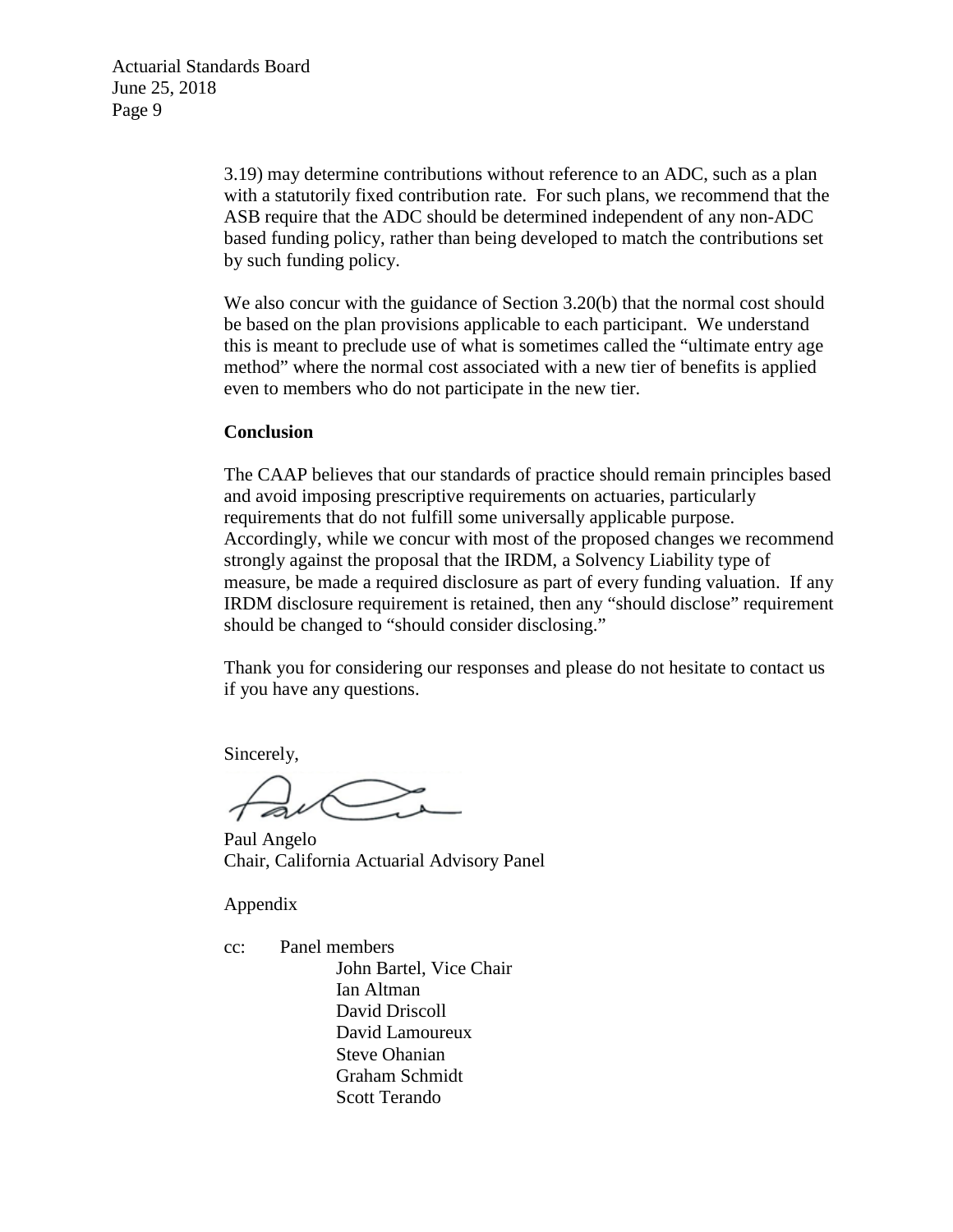### **California Actuarial Advisory Panel Comments of 2018 ASOP 4 Exposure Draft Appendix**

Public Statements on the Use of Discount Rates Based on Expected Return to Value Public Pension Liabilities

On pages 6 and 7 of our comment letter, we describe Code of Professional Conduct Precept 8 issues related to the proposed required disclosure of an Investment Risk Defeasement Measure (IRDM). This accrued benefit present value is generally based on a default-risk free discount rate and is known in the financial economic literature as the Solvency Value. Our comments note that the press and current pension literature are replete with statements by financial economists and others that the Solvency Value is the only valid measure of a pension obligation and that actuarial practice using a discount rate based on expected investment returns is deceiving the public.

Here is a small sampling of such statements; a more comprehensive compilation can be provided to the ASB upon request. The last quote illustrates the related risk that calling for use of a riskfree discount rate as an alternative measure is often misinterpreted as calling for a lower investment return assumption and correspondingly higher contributions.

"However, these [revised governmental accounting] standards still preserved the basic flaw in governmental pension accounting: the fallacy that liabilities can be measured by choosing an expected return on plan assets."

Joshua D. Rauh in "Hidden Debt, Hidden Deficits: 2017 Edition", A Hoover Institution Essay, May 2017

"Public pensions not accurately disclosing liabilities, study says. State and local public pensions are undervaluing the true extent of their obligations, a study from the Hoover Institution says."

Nick Thornton, Benefits Pro article, April 12, 2016, referencing 2016 Edition of Joshua Rauh study

"By relying on inflated discount rates—reflecting the long-term average of past asset returns but failing to account for short-term volatility or market risk—state and local pension funds across America have obscured the true size of their liabilities."

Edmund J. McMahon and Josh B. McGee, "The Never-ending Hangover -- How New York City's Pension Costs Threaten Its Future, Manhattan Institute Report, June, 2017

"Notice how CalPERS is choosing to value liabilities at the same rate as it expects to earn on assets. … As Nixon said, it's the lie that gets you. CalPERS's lies harm citizens. By linking discount rates to investment return assumptions, CalPERS and its sister pension fund, CalSTRS, are being untruthful. The lies get exposed when citizens get hit with pension deficits."

David Crane, "It's the Lie That Gets You" medium.com article, March 4, 2017